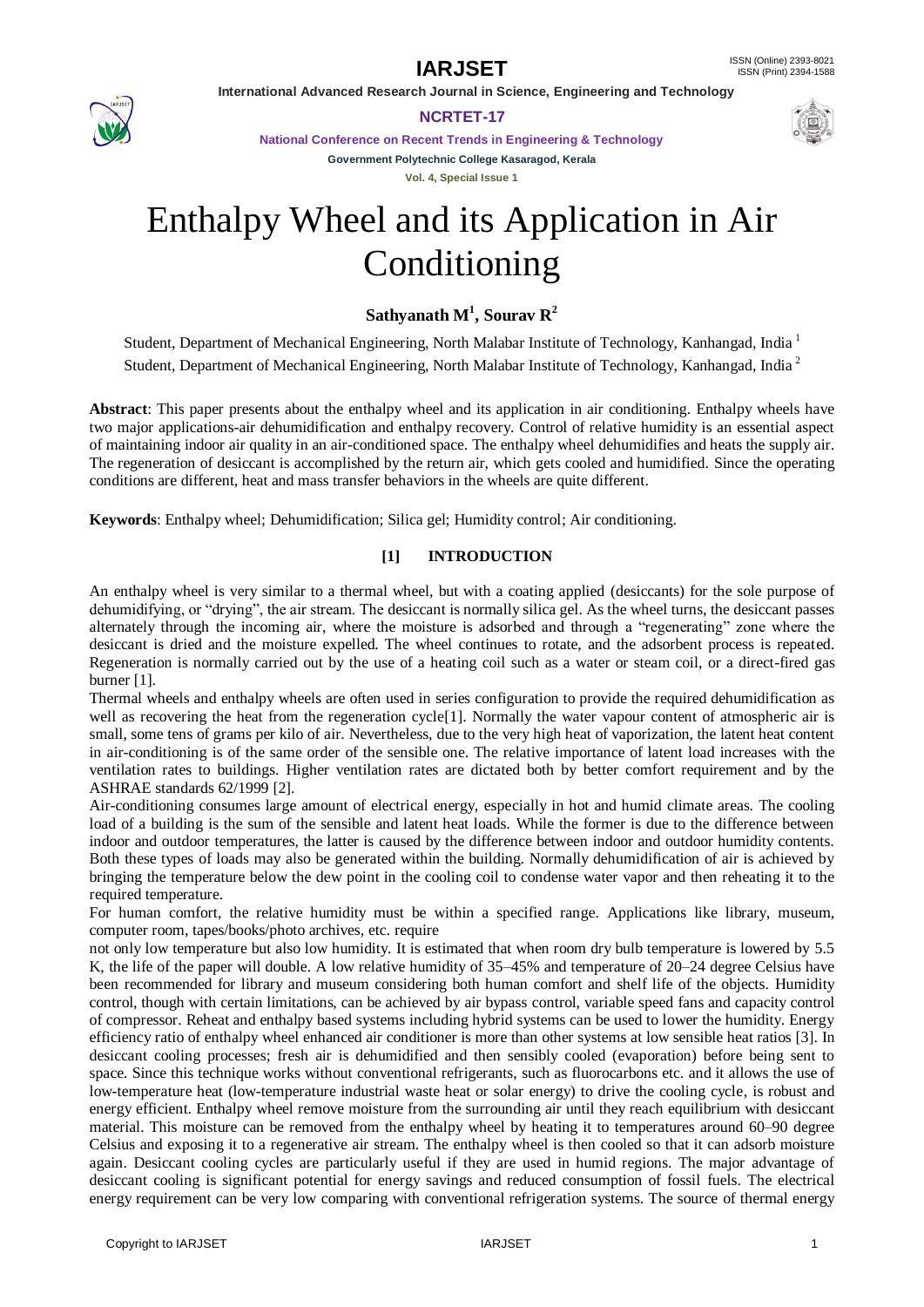#### **IARJSET** ISSN (Online) 2393-8021 ISSN (Print) 2394-1588

 **International Advanced Research Journal in Science, Engineering and Technology**



### **NCRTET-17**

**National Conference on Recent Trends in Engineering & Technology**



**Government Polytechnic College Kasaragod, Kerala Vol. 4, Special Issue 1**

can be diverse (i.e., solar, waste heat, natural gas). Having low coefficient of performance (COP) can be considered as the main disadvantage for enthalpy cooling systems. COP values of 0.8–1 are commonly predicted for this cycle. COP or coefficient of performance is defined as the space cooling load divided by thermal energy required to regenerate the enthalpy wheel [4]

### **[2] ENTHALPY WHEEL**

An enthalpy wheel exchanges heat and humidity from one air-stream into another. Rather than discard used air building an enthalpy wheel salvages useful energy and transfers it into incoming, fresh air. This saves energy by reducing the need for cooling in the summer and heating in the winter [5].

The primary use of enthalpy wheel is in HVAC systems that operate on the principle of heat and moisture transfer between outside air and building's exhaust air. These devices have the ability to lower peak energy demand and total energy consumption. Their design meets current green building requirements and ASHRAE standards.

An enthalpy wheel operates between two air supplies and serves as an intermediary device. Using a rotating mechanism, it can absorb or transfer sensible and latent heat. Sensible heat is the type of heat that is easily felt and measured on a thermometer. Latent heat or moisture is transferred using desiccant coating which is applied on the wheel's surface. This ability to control humidity is equally important in heating and cooling seasons. With latent heat recovery the capacity and the unit size of the system can be significantly reduced because it allows preconditioning of the outside air.



Fig.1. Flow cycle of enthalpy wheel

The enthalpy wheel has a large, turning disc made out of an aluminum honeycomb material that is coated by desiccant material (QU, 2006). It contains numerous small air passages called flutes. They can have triangular or semicircular cross-section. The honeycomb structure is created with flat and high layers of a heat conductive material. The components of an enthalpy wheel are; exhaust and supply air sections, filters for sections, air blower, heat transfer section, motor section and cooling section (DRI, 2007) [8].

### **Desiccant Materials**

The enthalpy wheel results depend highly on the type of a desiccant that is chosen. One of the most commonly used desiccants is silica gel. It has excellent water absorbance characteristics and can perform well in acidic environments. Stainless steel, aluminium, ceramic, and synthetic materials can be used too. Aluminium, for example, expands when it is heated, and carries that energy around with it as the wheel rotates. When it hits a cooler airstream, the aluminium contracts and the heat energy is released into the air.

Enthalpy wheels with the familiar honeycomb matrix were introduced in US in the mid-1960s.The medium was asbestos paper impregnated with lithium chloride (LiCl). However, because of inherent absorption properties of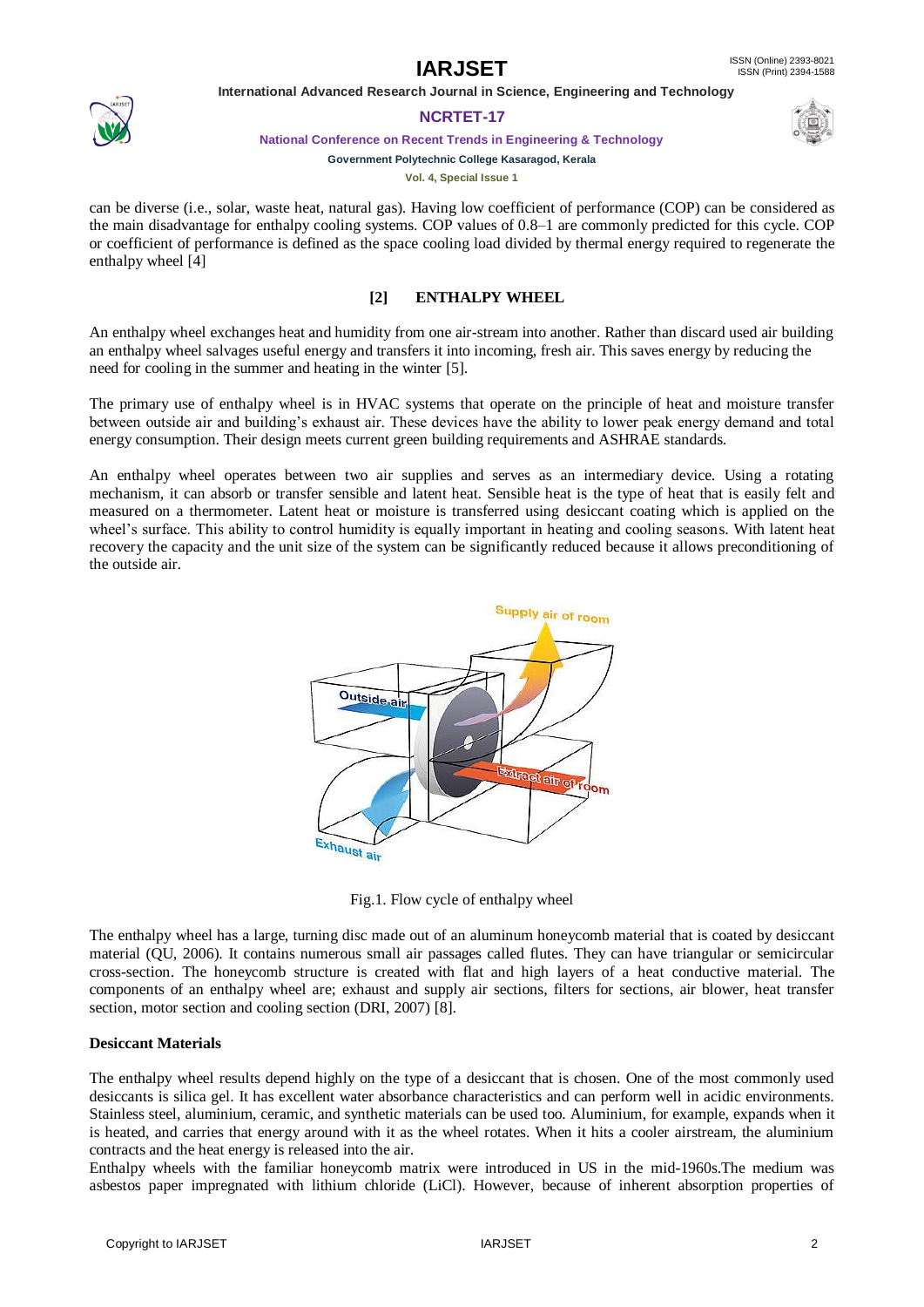

### **NCRTET-17**

**National Conference on Recent Trends in Engineering & Technology**



**Vol. 4, Special Issue 1**

asbestos and LiCl, these rotors had short lives. Because of environmental concerns, Kraft paper replaced asbestos paper as the matrix in the late 1970s.

In the mid-1970s, two new enthalpy wheel designs were introduced; one an oxidized aluminum wheel and the other is a silica gel wheel on an aluminum matrix. Oxidized aluminum wheels are made of corrugated aluminum foil wound on a mandrel. By dipping this assembly into a bromide solution, a layer of oxidized aluminum, a known enthalpy, is formed. However, they are weak structurally and suffer from enthalpy migration problems. The other enthalpy wheel design introduced in the 1970s uses silica gel bonded to an aluminum matrix substrate. This enthalpy wheel is still widely used. From the 1980s, considerable advances have been being made in the fabrication of silica and other compounds for the semiconductor industry. A derivative of these innovations was the development of molecular sieves—synthetic zeolite desiccant that could be designed at the molecular level [7].

At the same time, manufacturing processes developed permitting the bonding of a breathable layer of enthalpy to metal or plastic surfaces. These technologies made molecular sieve enthalpy wheels, currently a very common type, possible.

### **Silica Gel**

Silica gel is a highly porous solid adsorbent material that structurally resembles a rigid sponge. It has a very large internal surface composed of myriad microscopic cavities and a vast system of capillary channels that provide pathways connecting the internal microscopic cavities to the outside surface of the sponge. Silica gel enthalpy wheels transfer water by rotating between two air streams of different vapour pressures. The vapour pressure differential drives water molecules into or from these cavities to transfer moisture from the more humid air stream to the drier air stream.

#### **Adsorption: Silica Gel vs. Molecular Sieve**

The following figure shows the characteristic curve for adsorption of water on silica gel. It shows the percentage of weight adsorbed versus relative humidity of the air stream in contact with the silica gel. The amount of water adsorbed rises linearly with increasing relative humidity until R.H. reaches near 60%. It then plateaus at above 40% adsorbed as relative humidity approaches 100%. For contrast, the curve for molecular sieves rises rapidly to plateau at about 20% adsorbed at 20% R.H.



Fig. 2.water vapour absorbed equilibrium capacity vs relative humidity curve

The graph explains the following application considerations.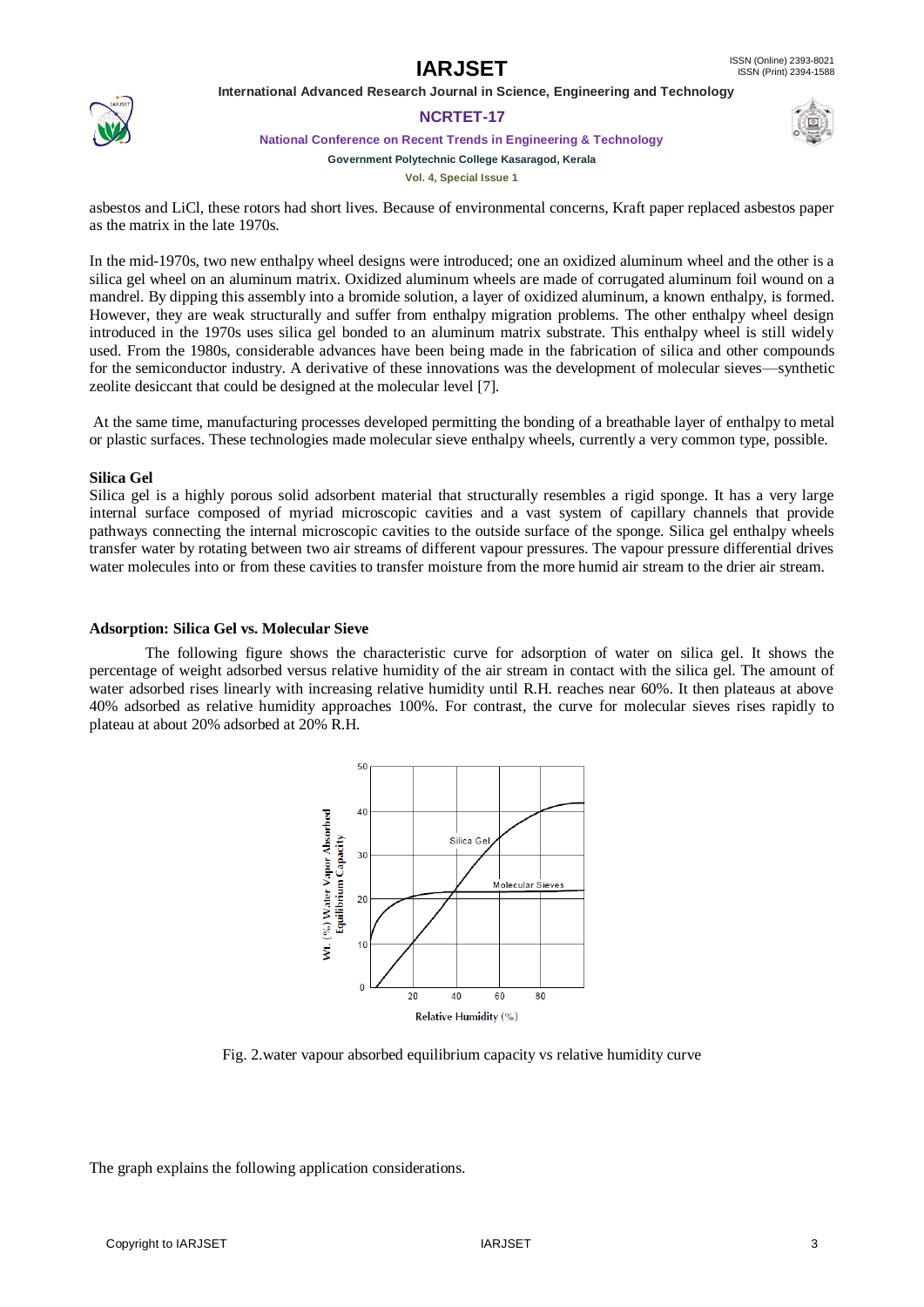

**.**

### **NCRTET-17**

**National Conference on Recent Trends in Engineering & Technology**

#### **Government Polytechnic College Kasaragod, Kerala**

**Vol. 4, Special Issue 1**

Molecular sieves are preferred for regenerated application such as enthalpy cooling and dehumidification systems that must reduce processed air streams to very low relative humidity.

Silica gel has superior characteristics for recovering space conditioning energy from exhaust air and handling high relative humidity outside conditions. Another key point is that the transfer of water by sorption or desorption is not dependent on temperature. Thus, the silica gel enthalpy wheel works to reduce latent load at difficult part-load conditions [9].

### **[3] WORKING**

Basically in the summer when the outdoor air is hot the enthalpy wheel will cool the supply air so that the inside of a building will be cool. The retuning cooler air will flow through the wheel and hotter exhaust air will be pushed out by the enthalpy wheel. This process is vice versa for winter time conditions. The cooler outdoor air will be heated by the heat transferred from the enthalpy wheel. The warmer air flow will be pushed into the indoor air supply for the building and once that air rises to a certain temperature, it will be pushed out as return air. The return air will then go back through the enthalpy wheel and the heat will be recaptured in the enthalpy wheel, sending cooler air back out through the exhaust air supply section [8]



Fig 3. Working of enthalpy wheel during summer and winter conditions

Enthalpy wheels have been widely used for air humidity treatment: dehumidification and enthalpy recovery. In the first case, process air is dried after it flows through the wheel, which rotates continuously between the process air and a hot regenerative air stream. The dried air can either be used directly or be employed to make cooling following further psychometric processes, which are called desiccant cooling. In the latter case, the enthalpy wheel rotates between the outside fresh air (process air) and the exhaust air from room. Heat and humidity would be recovered from the exhaust in winter and excess heat and moisture would be transferred to the exhaust to cool and dehumidify the process air in the summer. However, due to different operating conditions, heat and moisture transfer behaves quite differently in the wheels [2].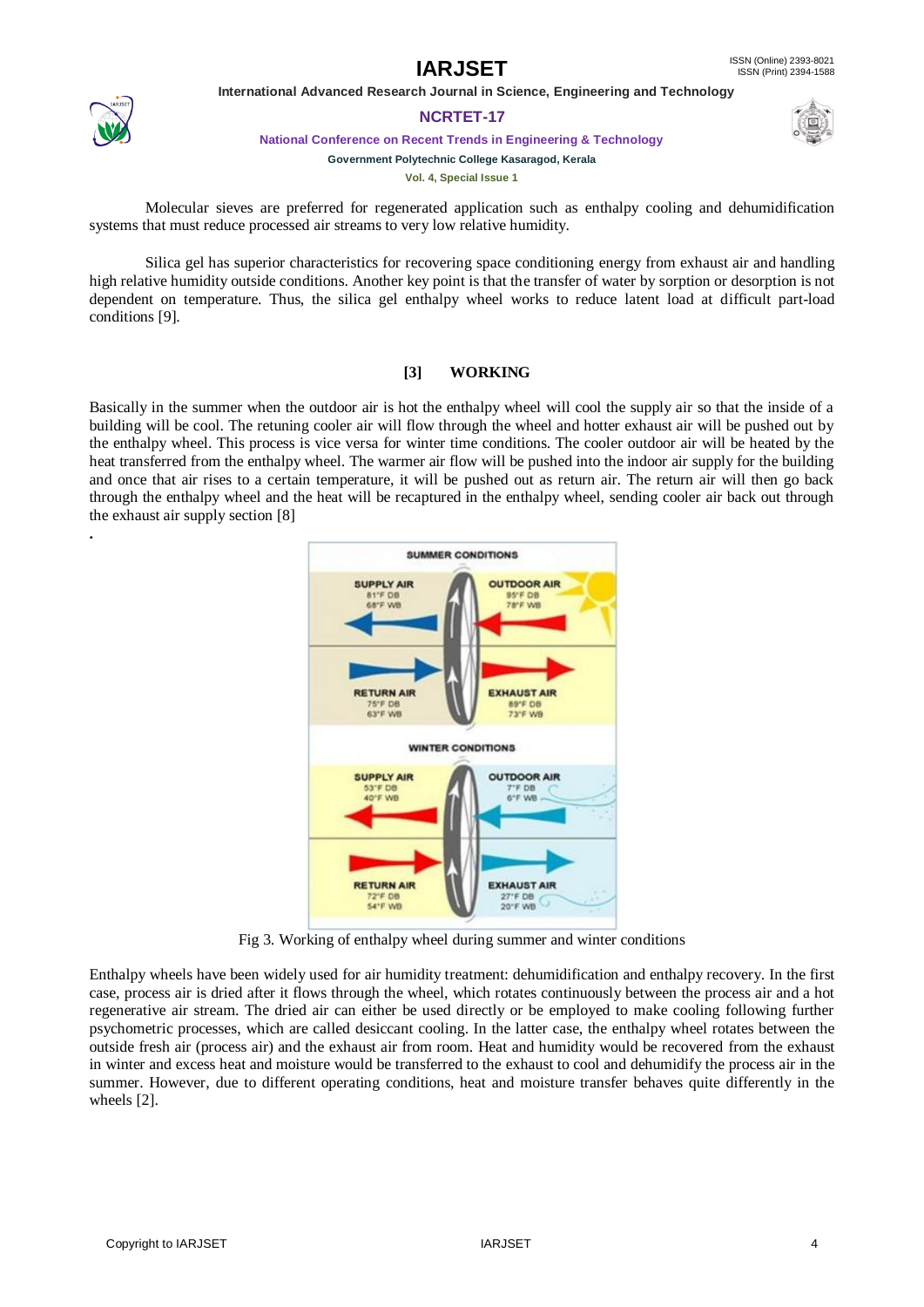



**NCRTET-17 National Conference on Recent Trends in Engineering & Technology**

#### **Government Polytechnic College Kasaragod, Kerala**





Fig.4. Desiccant wheel

The enthalpy wheel's ability to exchange of humidity depends upon vapor pressure from the wheel. This vapor pressure changes because of the difference in temperature and moisture contents of the incoming and returning air. The enthalpy material absorbs moisture with the flow of warm air, after the wheel enters the cold air stream the water starts to evaporate. As a result of this procedure the cooler air becomes more humid and the warmer air loses humidity.

While the wheel exchanges heat and humidity, it shouldn't be able to exchange anything else, like toxins or contaminants, from the exhaust air into the incoming air. Seals maintain a boundary between the ducts where they meet the enthalpy wheel. To increase effectiveness, the incoming air is at a higher pressure than the outgoing air. So if air does flow between the ducts, the fresh air will want to flow into the exhaust air-steam than the other way around.

#### **Purge sector as filters**

Enthalpy wheel also remove contaminants from the air. A purge sector, a small area that the wheel rotates Into between the incoming and outgoing ducts, blows any exhaust air from the wheel media before it rotates into the supply air duct. Purge sectors have helped lower cross- contamination from 4-6% to 0.04 %, and have made enthalpy wheels suitable for sensitive environments such as chemical laboratories and hospitals [7].



Fig. 5. Purge Sector

### **Enthalpy wheel integrated air conditioning**

When moist air (return air) is cooled at constant pressure to a temperature below its dew point, some of the water vapor condenses. This technique is used for cooling and dehumidification of supply air in a conventional air conditioner. Moist return air enters at State 1 and flows across the cooling coil through which the refrigerant (HCFC22) circulates. Some of the water vapor initially present in the return air condenses. The cooled and dehumidified supply air exits from the cooling coil at State 2.

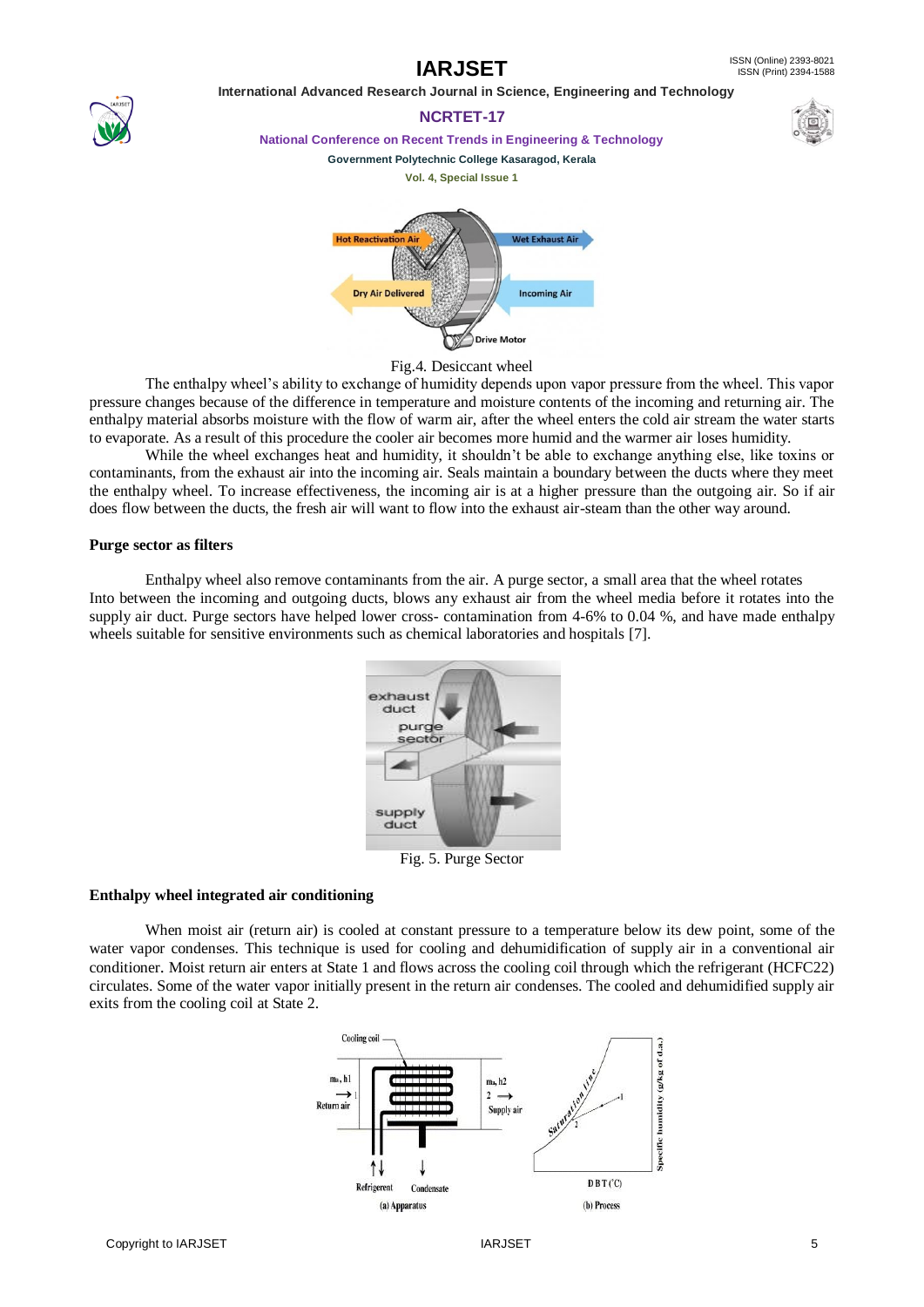

**NCRTET-17**

**National Conference on Recent Trends in Engineering & Technology**

**Government Polytechnic College Kasaragod, Kerala**

**Vol. 4, Special Issue 1**



Fig. 6 shows the schematic of conventional air conditioning apparatus and its process.

Return air enters the regeneration section of the enthalpy wheel. The wheel acts as pre-cooler and humidifier for the return air. The cooled and humidified air (2) from the regeneration section is cooled and dehumidified to State 3 in the cooling coil. The processing section acts as re-heater and dehumidifier for this air. Thus the supply air gets reheated and further dehumidified to State 4.



Fig. 7 shows a schematic of an air-conditioner coupled with an enthalpy wheel [2].

Enthalpy wheel transfers moisture from supply air to return air. Due to this, supply air gets dehumidified and heated, thereby also providing the effect of reheat. The equivalent sensible heat transfer is given by Reheat AC systems can be used to control humidity. For the maintenance of low humidity are heat coil, with steam or hot water or electrical supply as the energy source, is needed to obtain the appropriate supply air condition necessary to maintain the low humidity.

### **Performance with specifications**

The moisture removal capacity of systems increases with the air flow rate due to increased driving potential for mass transfer. Further, moisture removal capacity of the enthalpy assisted system is higher than that of the conventional system at all flow rates. This is because the enthalpy wheel pre-cools and humidifies the return air from room, resulting in decreased sensible load and increased latent load on the cooling coil. In other words, the potential for sensible heat transfer is reduced, while the potential for moisture transfer is increased. It is observed that moisture removal capacity of the enthalpy assisted system is higher by about 15–30% compared to that of the conventional system, which enables to maintain low humidity in the space.



Fig.8 Variation of moisture removal capacity with air flow rate.

The dew point temperature increases with airflow rate for all the three systems, which is attributed to a small residence time. In the case of enthalpy wheel integrated system the enthalpy wheel further dehumidifies the air, the dew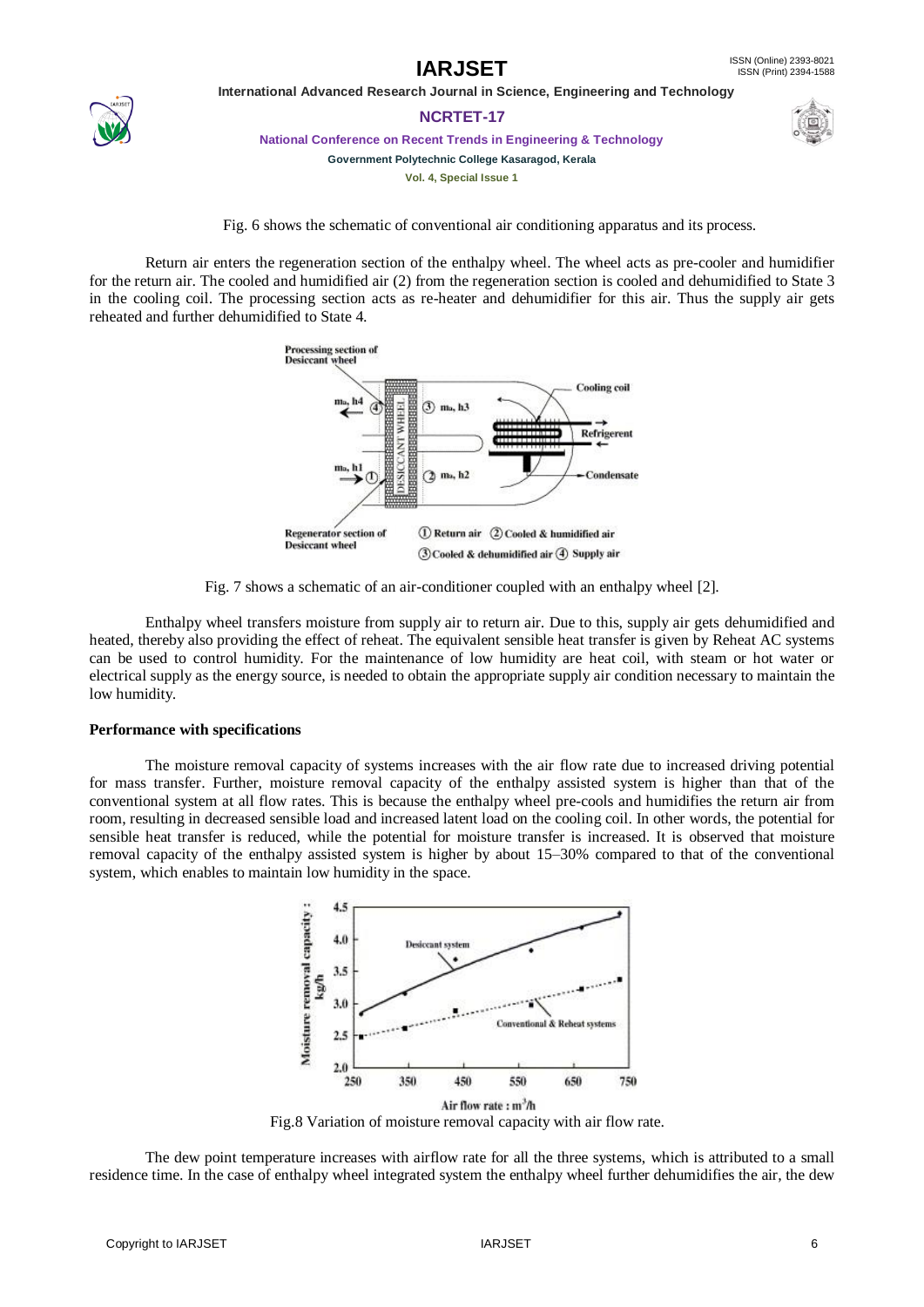

### **NCRTET-17**



**National Conference on Recent Trends in Engineering & Technology**

**Government Polytechnic College Kasaragod, Kerala Vol. 4, Special Issue 1**

point temperature is lower by about 2 degree Celsius compared to that of conventional and reheat systems signifying the effectiveness of the former for low humidity air-conditioning.



Fig. 9 Variation of dew point temperature of supply air with air flow rate.

The supply air temperature of the enthalpy system is more than that of conventional system but less than that of reheat system throughout the range of airflow rate. The enthalpy wheel basically converts the latent load to sensible load by absorbing moisture and releasing heat to air. Hence its supply air temperature is always more by about 5 degree Celsius throughout the range. However, it is less by about 2 degree Celsius compared to that of the reheat system. Thus the enthalpy system is far better than the reheat system in providing low humidity, while the conventional system cannot provide low humidity at all [3].

The variations of performance with rotary speed are plotted in Figs. 10 and 11 for dehumidification and enthalpy recovery purposes, respectively. The wall thickness is 0.2 mm. These figures indicate that the optimum rotary speed for air dehumidification is much lower than those for sensible and latent heat recovery. Air dehumidification is more sensitive to rotary speed than enthalpy recovery is. This is because temperature variations of the wheel during dehumidification processes are larger than during enthalpy recovery processes. Wheels need more time to fluctuate between the necessary temperature amplitude in the first case than in the second. In the following analysis, the wheels are operated at the optimum speeds.